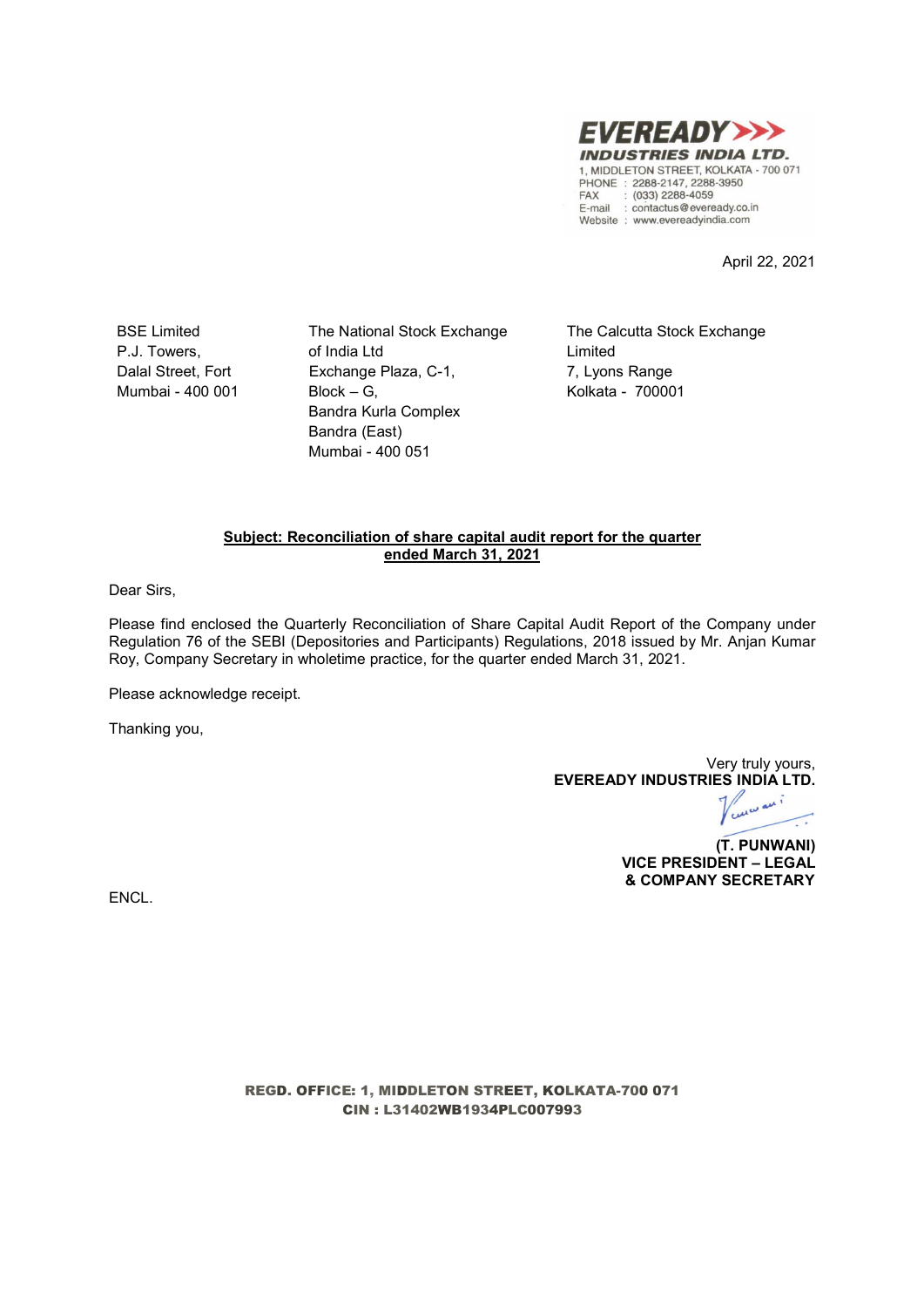## **RECONCILIATION OF SHARE CAPITAL AUDIT REPORT**

## **[Pursuant to the Regulation 76 of the SEBI (Depositories and Participants) Regulations 2018]**

| $\overline{2}$<br><b>ISIN</b><br>INE128A01029<br><b>Face Value</b><br>Rupee 5/- per share<br>3<br>4<br>Name of the Company<br>Eveready Industries India Ltd<br>5<br><b>Registered Office address</b><br>1, Middleton Street Kolkata - 700071<br>6<br>Correspondence address<br>1, Middleton Street Kolkata - 700071<br>Telephone & Fax numbers<br>Ph. No.: 033-22883950<br>$\overline{7}$<br>Fax No.: 033-22884059<br><b>Email address</b><br>tehnazpunwani@eveready.co.in<br>8<br>9<br>Name of stock exchange where<br><b>BSE Limited (BSE)</b><br>company's shares are listed<br>National Stock Exchange of India Limited (NSE)<br>The Calcutta Stock Exchange Limited (CSE)<br>Number of shares<br><b>Issued Capital</b><br>72687260<br>10<br>11<br><b>Listed Capital</b><br>72687260<br>Held in dematerialized form in CDSL<br>12<br>17212510<br>Held in dematerialized form in NSDL<br>54724041<br>13<br>Physical<br>750709<br>14<br>Total No. of shares $12 + 13 + 14$<br>15<br>Reasons of difference, if any, between (10 &<br>No difference<br>16<br>11), (10 & 15), (11 & 15)<br>Certifying the details of changes in share<br>17<br>Capital, during the quarter under consideration<br>as per the table given, herein below<br>No. of<br>Applied /<br>Whether<br>Whether<br>Particulars<br>Listed on<br>intimated<br>intimated<br>shares<br>not<br>stock<br>exchanges<br>to CDSL<br>to NSDL<br>applied<br>for listing<br>(specify<br>names) | 1 |  | For the Quarter Ended |  |        | 31st March, 2021 |                     |  |                                                                          |
|-------------------------------------------------------------------------------------------------------------------------------------------------------------------------------------------------------------------------------------------------------------------------------------------------------------------------------------------------------------------------------------------------------------------------------------------------------------------------------------------------------------------------------------------------------------------------------------------------------------------------------------------------------------------------------------------------------------------------------------------------------------------------------------------------------------------------------------------------------------------------------------------------------------------------------------------------------------------------------------------------------------------------------------------------------------------------------------------------------------------------------------------------------------------------------------------------------------------------------------------------------------------------------------------------------------------------------------------------------------------------------------------------------------------------------------------------------|---|--|-----------------------|--|--------|------------------|---------------------|--|--------------------------------------------------------------------------|
|                                                                                                                                                                                                                                                                                                                                                                                                                                                                                                                                                                                                                                                                                                                                                                                                                                                                                                                                                                                                                                                                                                                                                                                                                                                                                                                                                                                                                                                       |   |  |                       |  |        |                  |                     |  |                                                                          |
|                                                                                                                                                                                                                                                                                                                                                                                                                                                                                                                                                                                                                                                                                                                                                                                                                                                                                                                                                                                                                                                                                                                                                                                                                                                                                                                                                                                                                                                       |   |  |                       |  |        |                  |                     |  |                                                                          |
|                                                                                                                                                                                                                                                                                                                                                                                                                                                                                                                                                                                                                                                                                                                                                                                                                                                                                                                                                                                                                                                                                                                                                                                                                                                                                                                                                                                                                                                       |   |  |                       |  |        |                  |                     |  |                                                                          |
|                                                                                                                                                                                                                                                                                                                                                                                                                                                                                                                                                                                                                                                                                                                                                                                                                                                                                                                                                                                                                                                                                                                                                                                                                                                                                                                                                                                                                                                       |   |  |                       |  |        |                  |                     |  |                                                                          |
|                                                                                                                                                                                                                                                                                                                                                                                                                                                                                                                                                                                                                                                                                                                                                                                                                                                                                                                                                                                                                                                                                                                                                                                                                                                                                                                                                                                                                                                       |   |  |                       |  |        |                  |                     |  |                                                                          |
|                                                                                                                                                                                                                                                                                                                                                                                                                                                                                                                                                                                                                                                                                                                                                                                                                                                                                                                                                                                                                                                                                                                                                                                                                                                                                                                                                                                                                                                       |   |  |                       |  |        |                  |                     |  |                                                                          |
|                                                                                                                                                                                                                                                                                                                                                                                                                                                                                                                                                                                                                                                                                                                                                                                                                                                                                                                                                                                                                                                                                                                                                                                                                                                                                                                                                                                                                                                       |   |  |                       |  |        |                  |                     |  |                                                                          |
|                                                                                                                                                                                                                                                                                                                                                                                                                                                                                                                                                                                                                                                                                                                                                                                                                                                                                                                                                                                                                                                                                                                                                                                                                                                                                                                                                                                                                                                       |   |  |                       |  |        |                  |                     |  |                                                                          |
|                                                                                                                                                                                                                                                                                                                                                                                                                                                                                                                                                                                                                                                                                                                                                                                                                                                                                                                                                                                                                                                                                                                                                                                                                                                                                                                                                                                                                                                       |   |  |                       |  |        |                  |                     |  |                                                                          |
|                                                                                                                                                                                                                                                                                                                                                                                                                                                                                                                                                                                                                                                                                                                                                                                                                                                                                                                                                                                                                                                                                                                                                                                                                                                                                                                                                                                                                                                       |   |  |                       |  |        |                  |                     |  |                                                                          |
|                                                                                                                                                                                                                                                                                                                                                                                                                                                                                                                                                                                                                                                                                                                                                                                                                                                                                                                                                                                                                                                                                                                                                                                                                                                                                                                                                                                                                                                       |   |  |                       |  |        |                  |                     |  |                                                                          |
|                                                                                                                                                                                                                                                                                                                                                                                                                                                                                                                                                                                                                                                                                                                                                                                                                                                                                                                                                                                                                                                                                                                                                                                                                                                                                                                                                                                                                                                       |   |  |                       |  |        |                  |                     |  |                                                                          |
|                                                                                                                                                                                                                                                                                                                                                                                                                                                                                                                                                                                                                                                                                                                                                                                                                                                                                                                                                                                                                                                                                                                                                                                                                                                                                                                                                                                                                                                       |   |  |                       |  |        |                  | % of issued capital |  |                                                                          |
|                                                                                                                                                                                                                                                                                                                                                                                                                                                                                                                                                                                                                                                                                                                                                                                                                                                                                                                                                                                                                                                                                                                                                                                                                                                                                                                                                                                                                                                       |   |  |                       |  |        |                  |                     |  |                                                                          |
|                                                                                                                                                                                                                                                                                                                                                                                                                                                                                                                                                                                                                                                                                                                                                                                                                                                                                                                                                                                                                                                                                                                                                                                                                                                                                                                                                                                                                                                       |   |  |                       |  | 100.00 |                  |                     |  |                                                                          |
|                                                                                                                                                                                                                                                                                                                                                                                                                                                                                                                                                                                                                                                                                                                                                                                                                                                                                                                                                                                                                                                                                                                                                                                                                                                                                                                                                                                                                                                       |   |  |                       |  | 23.68  |                  |                     |  |                                                                          |
|                                                                                                                                                                                                                                                                                                                                                                                                                                                                                                                                                                                                                                                                                                                                                                                                                                                                                                                                                                                                                                                                                                                                                                                                                                                                                                                                                                                                                                                       |   |  |                       |  | 75.29  |                  |                     |  |                                                                          |
|                                                                                                                                                                                                                                                                                                                                                                                                                                                                                                                                                                                                                                                                                                                                                                                                                                                                                                                                                                                                                                                                                                                                                                                                                                                                                                                                                                                                                                                       |   |  |                       |  |        |                  |                     |  | 1.03                                                                     |
|                                                                                                                                                                                                                                                                                                                                                                                                                                                                                                                                                                                                                                                                                                                                                                                                                                                                                                                                                                                                                                                                                                                                                                                                                                                                                                                                                                                                                                                       |   |  |                       |  |        |                  |                     |  |                                                                          |
|                                                                                                                                                                                                                                                                                                                                                                                                                                                                                                                                                                                                                                                                                                                                                                                                                                                                                                                                                                                                                                                                                                                                                                                                                                                                                                                                                                                                                                                       |   |  |                       |  |        |                  |                     |  | 72687260                                                                 |
|                                                                                                                                                                                                                                                                                                                                                                                                                                                                                                                                                                                                                                                                                                                                                                                                                                                                                                                                                                                                                                                                                                                                                                                                                                                                                                                                                                                                                                                       |   |  |                       |  |        |                  |                     |  |                                                                          |
|                                                                                                                                                                                                                                                                                                                                                                                                                                                                                                                                                                                                                                                                                                                                                                                                                                                                                                                                                                                                                                                                                                                                                                                                                                                                                                                                                                                                                                                       |   |  |                       |  |        |                  |                     |  |                                                                          |
| Nil<br>N/A<br>N/A<br>N/A<br>N/A<br>No                                                                                                                                                                                                                                                                                                                                                                                                                                                                                                                                                                                                                                                                                                                                                                                                                                                                                                                                                                                                                                                                                                                                                                                                                                                                                                                                                                                                                 |   |  |                       |  |        |                  |                     |  | In.<br>principle<br>approval<br>pending<br>for stock<br>exchanges<br>N/A |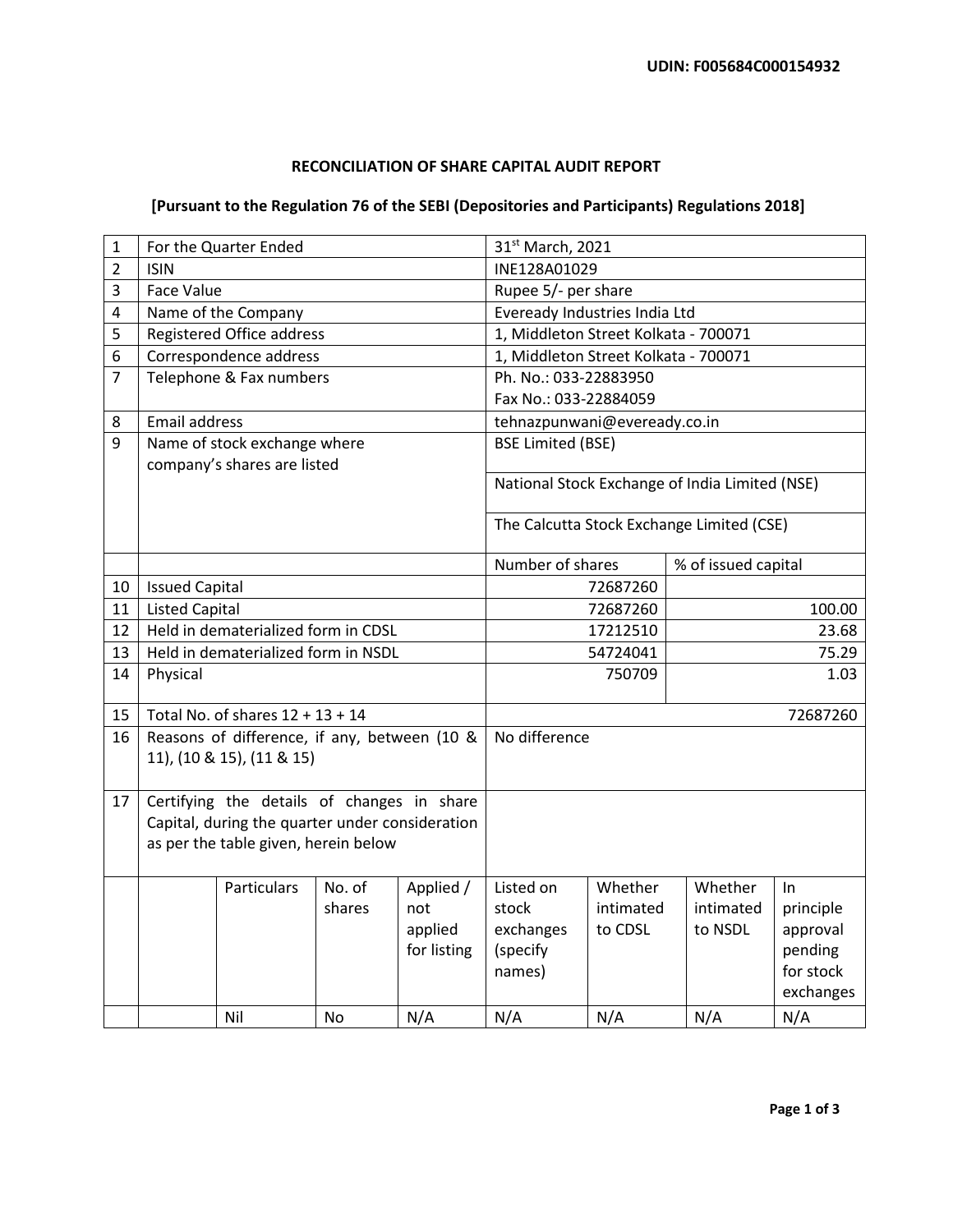*Continued Reconciliation of Share Capital Audit Report (Eveready Industries India Ltd for the Quarter ended 31st March, 2021)*

| 18 | Register of Members is updated (Yes / No)<br>if not, updated up to which date |                                                                                                                                            | Yes                                                                                                            |                                                                       |                  |  |
|----|-------------------------------------------------------------------------------|--------------------------------------------------------------------------------------------------------------------------------------------|----------------------------------------------------------------------------------------------------------------|-----------------------------------------------------------------------|------------------|--|
| 19 | excess dematerialized shares, if any                                          | Reference to previous quarter with regards to                                                                                              | N/A                                                                                                            |                                                                       |                  |  |
| 20 | Has the<br>Quarter? If not, reason why?                                       | Company resolved the<br>matter<br>mentioned in point 19 above in the current                                                               | N/A                                                                                                            |                                                                       |                  |  |
| 21 |                                                                               | Mention the total number of requests, if any<br>confirmed after 21 days and the total number<br>of requests pending for more than 21 days. | N/A                                                                                                            |                                                                       |                  |  |
|    | Total No. of demat<br>No. of requests<br>requests                             |                                                                                                                                            | No. of shares                                                                                                  |                                                                       | Reason for delay |  |
|    | Confirmed after 21<br>Days                                                    | None                                                                                                                                       | None                                                                                                           |                                                                       | N/A              |  |
|    | Pending for more<br>than 21 days                                              | $-No-$                                                                                                                                     | $-No-$                                                                                                         |                                                                       | -No-             |  |
| 22 | Name, Telephone and Fax Number of the<br>Compliance Officer                   | Name                                                                                                                                       | Mrs. Tehnaz Punwani<br>Vice President - Legal & Company<br>Secretary.                                          |                                                                       |                  |  |
|    |                                                                               |                                                                                                                                            | Telephone No.                                                                                                  | 033-22883950                                                          |                  |  |
|    |                                                                               | Fax No.                                                                                                                                    | 033-22884059                                                                                                   |                                                                       |                  |  |
| 23 | Name, Address, Telephone No., Fax No. Reg.<br>No. of the certifying CA /CS    | Name                                                                                                                                       | Mr. Anjan Kumar Roy                                                                                            |                                                                       |                  |  |
|    |                                                                               | Address                                                                                                                                    | Anjan Kumar Roy & Co.<br><b>Company Secretaries</b><br>GR 1, Gouri Bhaban,<br>28A, Gurupada<br>Halder<br>Road, |                                                                       |                  |  |
|    |                                                                               |                                                                                                                                            | E-mail:                                                                                                        | Kolkata-700 026.<br>akroyco@yahoo.co.in<br>/anjanroy 2003@yahoo.co.in |                  |  |
|    |                                                                               |                                                                                                                                            | Telephone No.                                                                                                  | 033-24750112                                                          |                  |  |
|    |                                                                               |                                                                                                                                            | C.P. No.                                                                                                       | 4557                                                                  |                  |  |